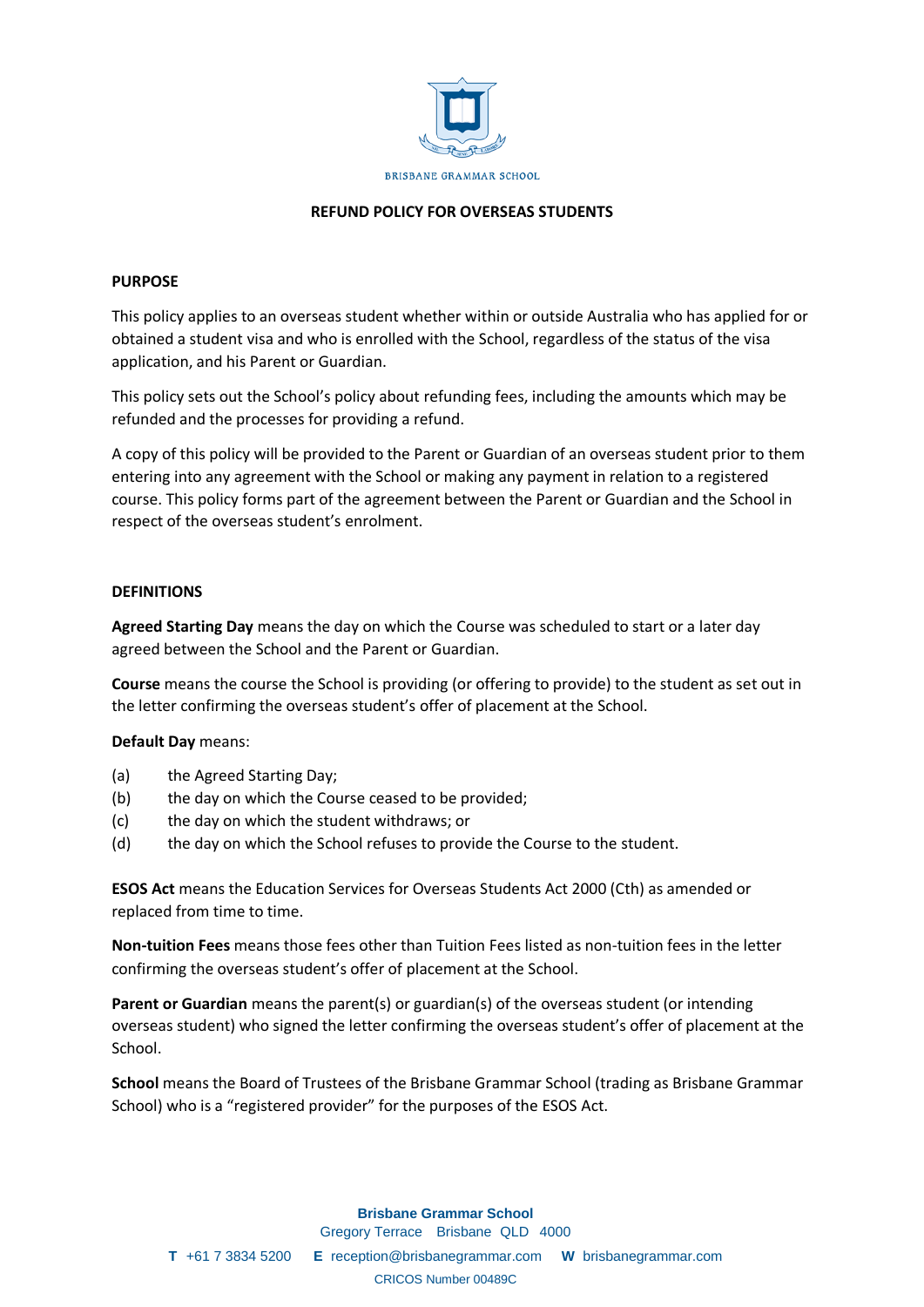

**Tuition Fees** means any fees received by the School, directly or indirectly, from the Parent or Guardian that are directly related to the provision of a Course that the School is providing (or offering to provide) to the student.

## **REFUNDS**

The enrolment application fee is not refundable in any circumstances.

### **1. Where the School defaults**

If either:

- (a) the School does not start to provide the Course for the student by the Agreed Starting Date; or
- (b) the Course ceases to be provided to the student at any time after the Course starts, but before it is completed (including where the Course is not provided by the School due to a sanction under the ESOS Act),

and the student has not withdrawn from the Course by the Agreed Starting Date, then the School will be considered in default of the agreement set out in the letter confirming the overseas student's offer of placement at the School (**School Default**).

In the case of School Default, the following applies in relation to refunds:

## **(a) Tuition Fees**

Any unspent Tuition Fees paid before the Default Day, that is, any tuition for which the Parent or Guardian has paid but which has not yet been delivered by the School to the student, will be refunded.

The School will calculate the amount to be refunded in accordance with the Education Services for Overseas Students (Calculation of Refund Specification) 2014. Currently the Specification provides for a proportionate refund based on the number of weeks between the Default Day and the end of the period to which the Tuition Fees relate.

## **(b) Non-tuition Fees**

Non-tuition Fees will not be refunded in the event of School Default.

Any contrary decision to refund Non-tuition Fees in the event of School Default is at the Headmaster's absolute discretion and will be made on a case by case basis. The Parent or Guardian does not have a right to a refund in any case.

## **2. Where the student defaults**

If the student is unable to start the Course on the Agreed Start Date or seeks to withdraw from the Course at any time, the Parent or Guardian must notify the School's Registrar of this in writing and provide the reason for the student's inability to start or withdrawal from the Course.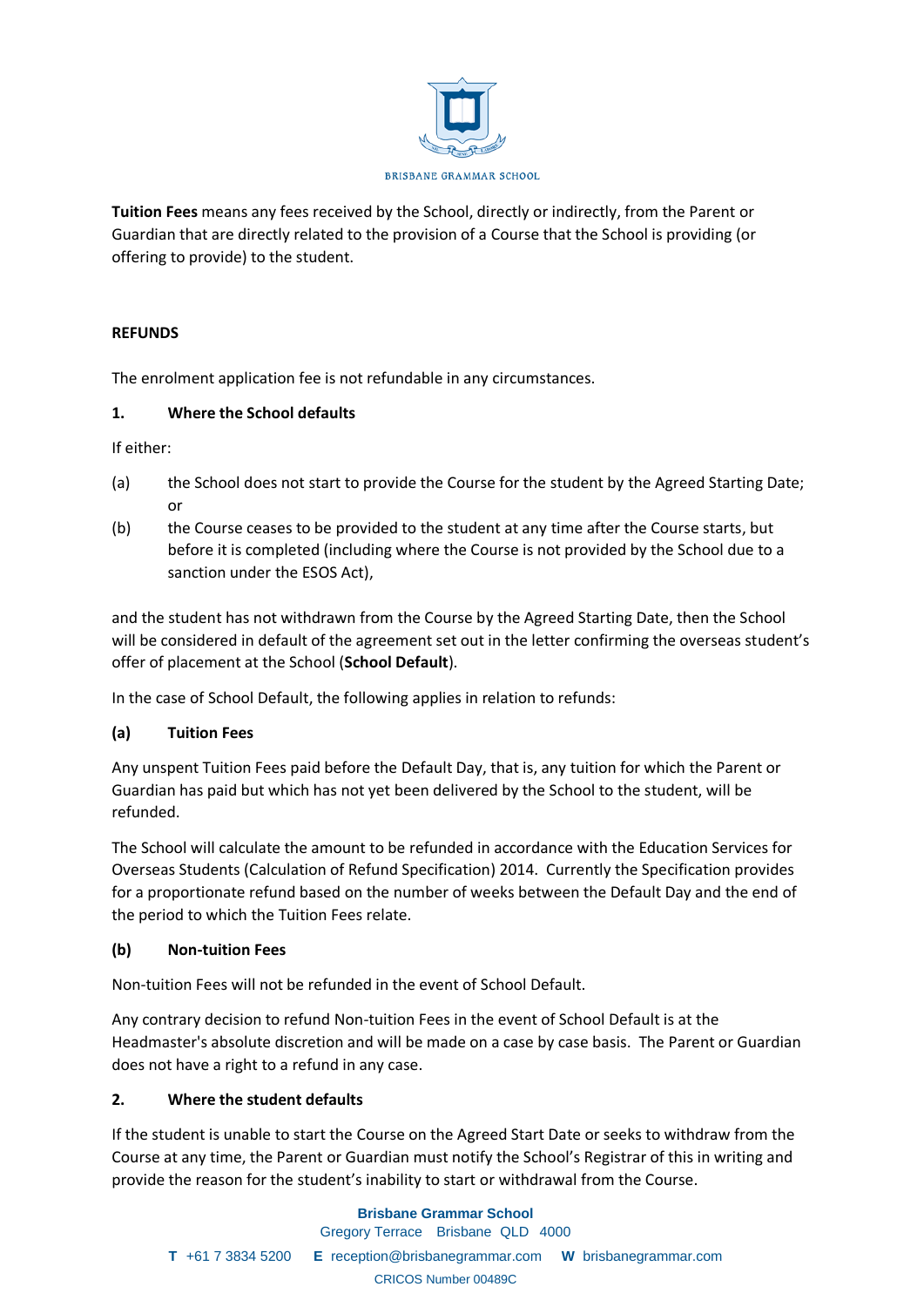

If the Course starts by the Agreed Starting Date but:

- (a) the student does not start the Course on that day and has not previously withdrawn from the Course; or
- (b) the student withdraws from the Course (either before or after the Agreed Starting Day); or
- (c) the School refuses to provide (or to continue to provide) the Course to the student because:
	- (i) the student or the student's Parent or Guardian has failed to pay an amount the Parent or Guardian was liable to pay to the School, directly or indirectly, in order for the student to undertake the Course;
	- (ii) the student has breached a condition of his visa; or
	- (iii) of misbehaviour by the student (for example, a breach of the School's Code of Expectations and Behaviour for Students),

then the student will be considered in default of the agreement set out in the letter confirming the overseas student's offer of placement at the School (**Student Default**).

In the case of Student Default, the following applies in relation to refunds:

#### **(a) Tuition Fees**

Subject to the exception in section 2(c) below, Tuition Fees will not be refunded in the event of Student Default.

However, in a particular case, the Headmaster in his or her absolute discretion may decide to refund Tuition Fees in the event of Student Default.

#### **(b) Non-tuition Fees**

Subject to the exception in 2(c) below, Non-tuition Fees will also not be refunded in the event of Student Default.

However, in a particular case, the Headmaster in his or her absolute discretion may decide to refund Tuition Fees in the event of Student Default.

## **(c) Exception to section 2(a) and (b) – Student Default due to visa refusal**

In the event that:

- (a) a student has been refused a student visa (the Parent or Guardian must produce evidence to the School that the application has been refused by the Australian immigration authorities); and
- (b) the refusal of the student visa was a reason for one or more of the following acts or omissions by the student that directly or indirectly caused the student to default in relation to the Course:
	- (i) the student's failure to start the Course on the Agreed Starting Day;
	- (ii) the student's withdrawal from the Course; or

#### **Brisbane Grammar School**

Gregory Terrace Brisbane QLD 4000

**T** +61 7 3834 5200 **E** reception@brisbanegrammar.com **W** brisbanegrammar.com

#### CRICOS Number 00489C